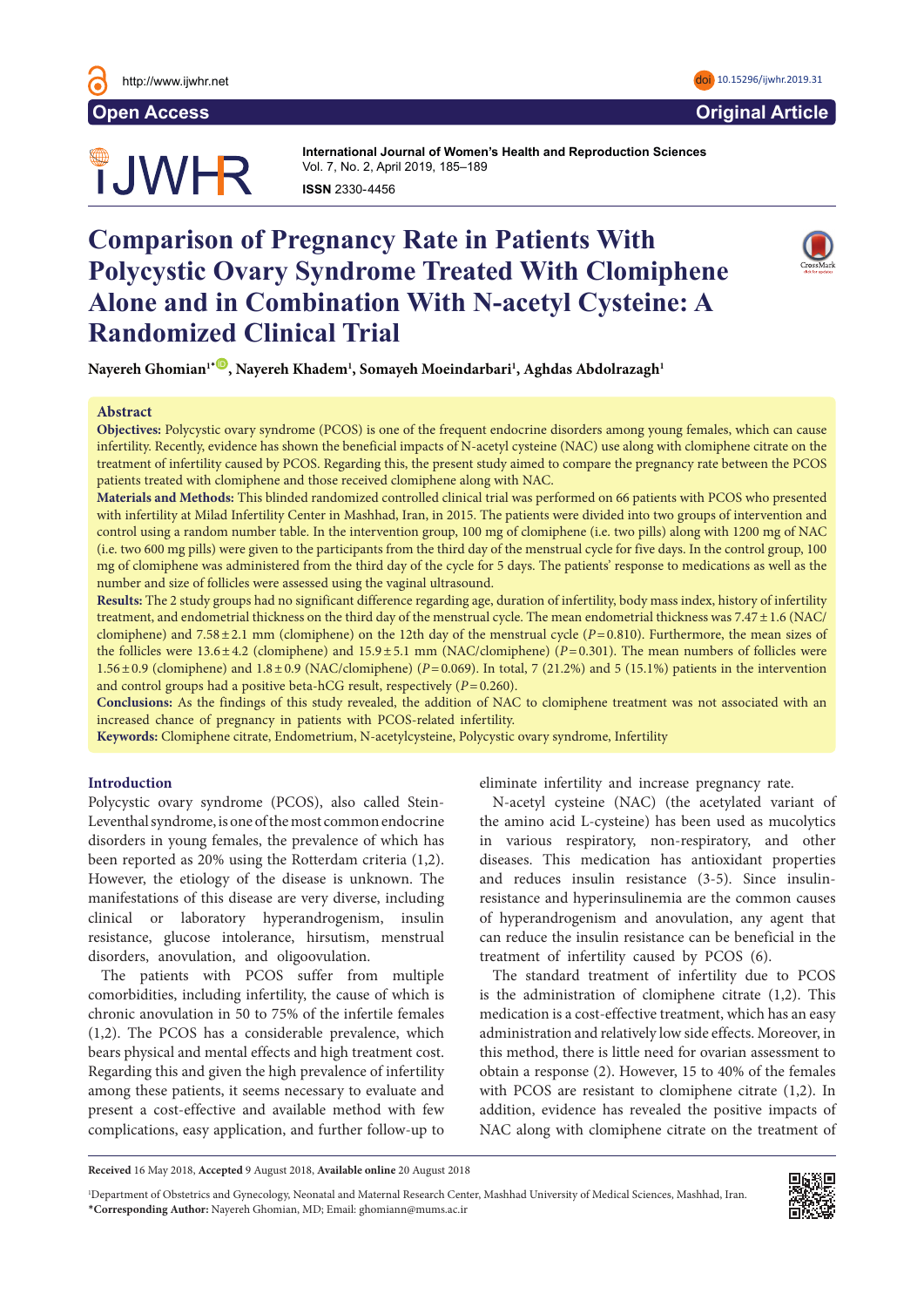infertility caused by PCOS (3,4). However, further studies are needed to evaluate the effects of this inexpensive medication more comprehensively, which is associated with few complications. With this background in mind, our study was designed to compare the pregnancy rate in females with PCOS treated with clomiphene alone and along with NAC.

# **Materials and Methods**

This blinded randomized controlled clinical trial was conducted on the infertile patients with PCOS, who were candidates of ovulation induction by referring to Milad Infertility Clinic in Mashhad, Iran, in 2015. The patients were enrolled through the simple random sampling technique. According to the previous report by Abu Hashim et al (3) and using the formula for comparing 2 meanings with an alpha of 5% and a beta of 20%, the sample size was estimated as 33 individuals while considering a 10% rate for dropout.

The inclusion criteria consisted of (1) age of >18 years, (2) openness of at least one of the uterine tubes based on hysterosalpingogram imaging, (3) lack of endocrine diseases (e.g. hyperprolactinemia, hypothyroidism, and Cushing's syndrome), (4) normal semen analysis (spermogram) of the partner, and (5) confirmation of infertility due to PCOS based on the Rotterdam criteria by having at least two out of the three criteria, including oligomenorrhea or amenorrhea, clinical or laboratory hyperandrogenism, and detection of polycystic ovary in ultrasound. The exclusion criteria were a change in the diagnosis of the disease during the research period and participants' unwillingness to cooperate with us in conducting the study.

After spontaneous or progesterone-induced menstruation, on the third day of the menstrual cycle, the patients underwent transvaginal sonography with a 7.5 MHz probe. The ultrasound was performed to assess the ovary and endometrial thickness and rule out other pathologies. Afterwards, using a random number table, the patients were divided into two groups of control and intervention who received clomiphene alone and clomiphene along with NAC, respectively.

In the control group, 100 mg of clomiphene (i.e. two 50 mg pills, made by Iran Hormone Co., Iran) was administered from the third to seventh day of the menstrual cycle. On the other hand, the intervention group received 100 mg of clomiphene (i.e. two 50 mg pills) along with 1200 mg of NAC (i.e. two 600 mg pills, made by Fluid UI MUCIL Co., Iran) from the third to seventh day of menstrual cycle.

On the 12th day of the menstrual cycle, the patients underwent transvaginal sonography with a 7.5 MHz probe to be assessed in terms of the number and size of ovarian follicles and endometrial thickness. After the detection of at least an 18-mm follicle in the ultrasound, 5000 units of human chorionic gonadotropin (hCG,

Pregnyl) was intramuscularly injected. The patients were required to have scheduled coitus 24 to 36 hours after the hCG injection. If the patients did not have their menses after 14 days, the beta-hCG test was performed according to which a positive result was regarded as pregnancy.

The ultrasound findings were assessed on the 12th day in the two groups in terms of the endometrial thickness as well as the maximum size and number of the right and left ovarian follicles. Furthermore, the frequency of positive beta-hCG test was evaluated 14 days after hCG injection.

Data analysis was carried out by normalizing the data using the one-sample Kolmogorov-Smirnov test (Lilliefors test), showing normally distributed data. The independent t test was utilized to compare the mean of quantitative data between the 2 groups. In addition, the numerical variables were analyzed using Pearson's chi-square test or Fisher exact test as appropriate. Data analysis was performed in the SPSS version 19.0. A P value of <0.05 was considered significant.

All the patients were informed about the objectives of the study prior to the study, and their informed consents were obtained. In addition, we ensured the confidentiality of their personal information. In this regard, the patients' data were entered into statistical analysis programs with codes and presented as a general result.

#### **Results**

The mean age of the participants was  $28.6 \pm 6.5$  years. The demographic characteristics of the participants, including age, body mass index, duration of infertility, and history of infertility treatment, are presented in Table 1. According to this table, there was no statistically significant difference between the study groups. The ultrasound findings, including endometrial thickness on the third and 12th days, a number of ovarian follicles, and mean size of follicles, in the two study groups are shown in Table 2, revealing no significant difference between the two groups in this regard.

Out of the 66 participants, 42 (63.3%) patients had the indication of the injection of 5000 units of hCG, in a way that at least one follicle of ≥18 mm was observed in the ovaries of the patients. In addition, beta-hCG was positive for 12 (18.1%) subjects after follow-ups, 7 (21.2%) and 5 (15.1%) of whom were in the clomiphene/NAC and clomiphene groups, respectively. According to the results, the type of intervention showed no statistically significant difference in the frequency of indication of hCG injection and beta-hCG result ( $P = 0.12$  and  $P = 0.26$ , respectively).

# **Discussion**

This study aimed to compare the use of clomiphene alone and along with NAC in the pregnancy rate of the females with PCOS-related infertility. As the findings of this study revealed, the addition of NAC to the medical regimen of the patients had no significant impacts on their rate of pregnancy. This result would raise the controversy among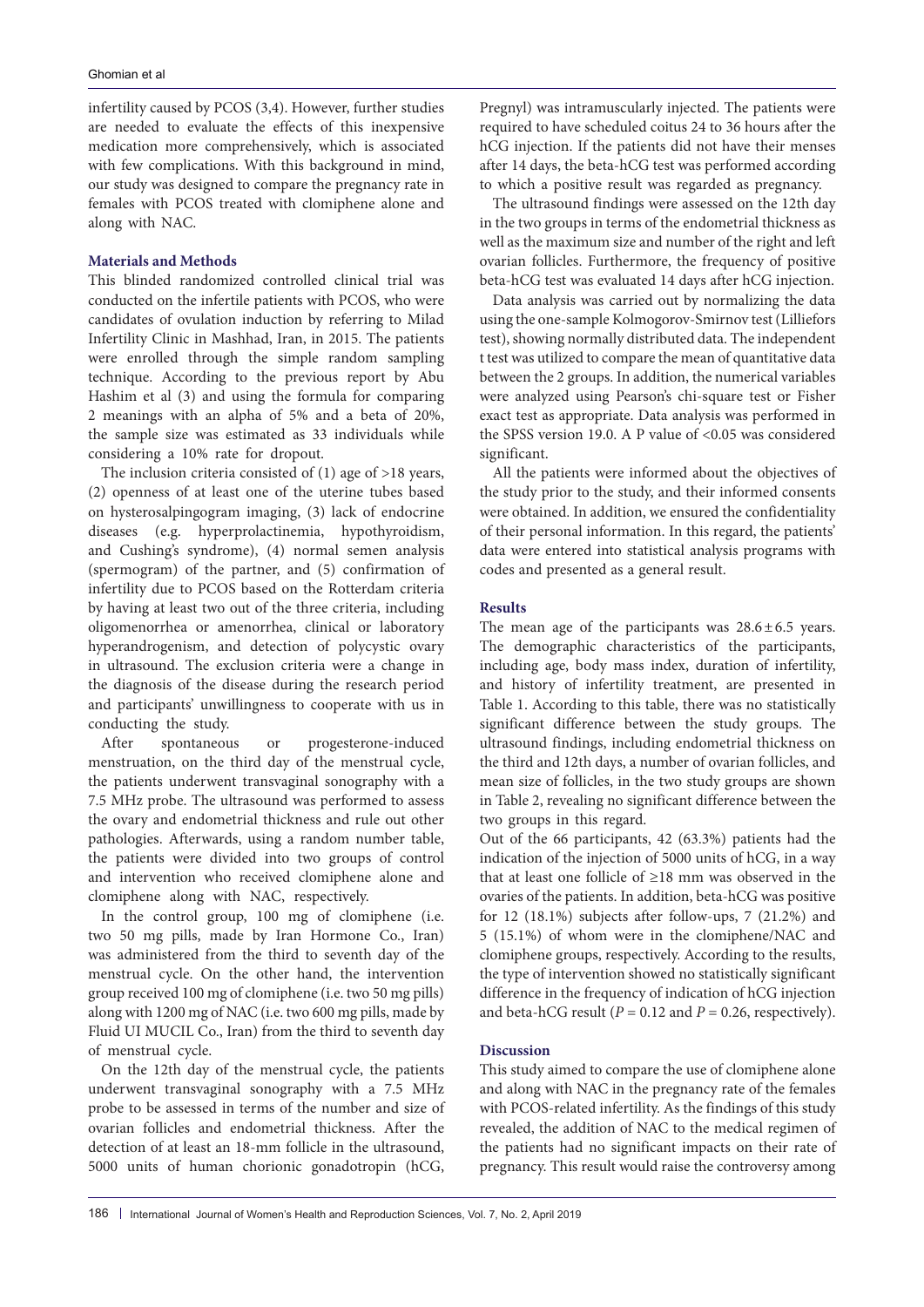|  | Table 1. Comparison of Underlying Variables Between the Two Groups of Clomiphene Plus N-acetyl Cysteine and Clomiphene Alone |  |  |
|--|------------------------------------------------------------------------------------------------------------------------------|--|--|
|  |                                                                                                                              |  |  |

|                                           | Clomiphene Plus N-acetyl cysteine (n=33) | Clomiphene Alone (n=33) | P Value |
|-------------------------------------------|------------------------------------------|-------------------------|---------|
| Age $(v)$ , mean $\pm$ SD                 | $28.7 \pm 6.9$                           | $28.5 \pm 6.2$          | 0.93    |
| Marriage duration (y), mean±SD            | $4.8 + 4.1$                              | $5.1 \pm 3.2$           | 0.78    |
| Body mass index ( $kg/m2$ ), mean $±SD$   | $24.5 \pm 3.0$                           | $25.33.5\pm$            | 0.39    |
| History of infertility treatment, No. (%) | 9(42.4%)                                 | 14(27.3%)               | 0.15    |

**Table 2.** Comparison of Endometrial Thickness on the Third and Twelfth Days of the Menstrual Cycle, and Size and Number of Follicles Between the Intervention and Control Groups

|                                            | Clomiphene Plus N-acetyl cysteine (n=33) | Clomiphene alone $(n = 33)$ | P Value |
|--------------------------------------------|------------------------------------------|-----------------------------|---------|
| Endometrial thickness on the 3rd day (mm)  | $4.58 \pm 1.08$                          | $4.83 \pm 1.00$             | 0.944   |
| Endometrial thickness on the 12th day (mm) | $7.47 \pm 1.60$                          | $7.58 \pm 2.10$             | 0.810   |
| Size of follicles (mm)                     | $15.9 + 5.1$                             | $13.6 + 4.2$                | 0.3     |
| Numbers of follicles                       | $1.8 + 0.9$                              | $1.56 \pm 0.9$              | 0.07    |

the studies conducted in this area. The current study is the ninth clinical trial investigating the effectiveness of NAC in infertility caused by PCOS. However, our study is listed under the category of the studies that revealed the ineffectiveness of NAC.

In our research, the mean age of the participants was 28.5 years, which is in congruence with other studies. In this regard, the minimum and maximum mean ages reported in other studies were around 26 and 29 years, respectively (4-6). Likewise, the mean age of the subjects in several studies was within the mentioned age range (2,7-10). Endometrial thickness was another underlying variable investigated in this study. However, only 2 other studies have accurately and quantitatively estimated this variable. In the present study, the mean thickness of the endometrium in the evaluated participants was 4.7 mm, indicating no significant difference between the groups.

In a previous report by Rizk et al (10), the mean values of endometrial thickness were reported to be 4.9 and 5.9 mm in the control and intervention groups, respectively. Consistent with the present study, they did not find a significant difference between the study groups in terms of endometrial thickness. However, Salehpour et al (7) reported a totally different finding in this regard. In the mentioned study, the thickness of the endometrium was significantly greater in the intervention group at the beginning of the study, compared to the control group (6.6 mm versus 5.4 mm). Accordingly, at the end of the study, the intervention group had a higher pregnancy rate.

Studies have shown that NAC increases cellular antioxidants while significantly decreasing glutathione (11). Therefore, NAC is able to improve the activity of the insulin receptor in the human blood cells and secretion of insulin in response to glucose (12).

The improved function of insulin receptors in the patients with hyperinsulinemia can lead to a secondary reduction in the second-phase glucose response of β-cell

to glucose tolerance test. Decreased insulin level of blood flow also results in an apparent decrease in testosterone and free androgen levels in the females who respond to the treatment (2,12).

Nevertheless, three randomized clinical trials, conducted on a total of 292 patients, have presented strong evidence demonstrating the ineffectiveness of NAC in female patients with clomiphene citrate-resistant PCOS (1-3). However, the important difference between these studies and our research, despite the consistency in results, was the study population.

In the three mentioned studies, the effectiveness of NAC in patients with clomiphene citrate-resistant PCOS was compared with a placebo. Nonetheless, in the present study, we compared the effectiveness of clomiphene/NAC with clomiphene alone in the females with infertility caused by PCOS. In a prospective controlled trial carried out by Youssef et al (1) in 2006 on the individuals with clomiphene citrate-resistant PCOS, no statistical difference was reported in the rate of clinical pregnancy between the study groups.

However, in the previously mentioned study, the researchers ascribed the ineffectiveness of NAC in infertility to their small sample size. They stated that the clinical application of NAC had positive effects on the improvement of infertility in the patients. Similarly, in the present study, we utilized a small sample size, which could be one of the causes of the observation of the insignificant difference in the mean thickness of endometrium or diameter of ovarian follicles.

In another study, Elnashar et al (2) investigated the effect of NAC and metformin on ovulation rate in the women with PCOS resistant to clomiphene citrate. Similar to the research by Yousef, the mentioned study had an apparent difference with our study in terms of the study population. However, the mentioned study demonstrated that NAC did not lead to a better ovulation rate, which is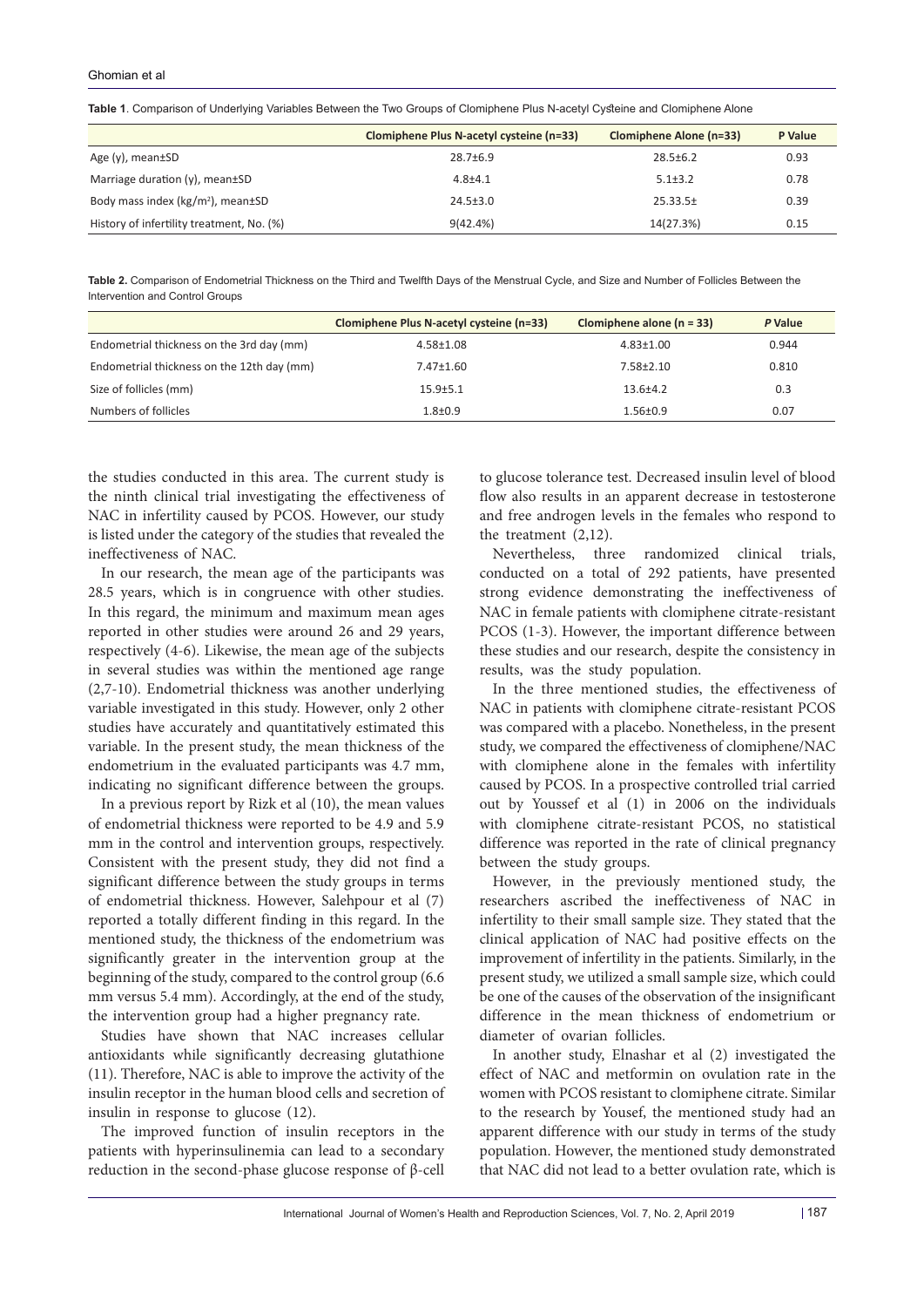#### Ghomian et al

in line with ours.

Furthermore, they reported the ovulation rates to be 51.6% and 6.7% in the metformin and NAC groups, respectively, which was indicative of a significant difference between the study groups. In our study, despite the fact that a greater number of individuals treated with NAC showed a positive beta-hCG result, compared to the controls (21.2% versus 15.1%), this difference was not significant.

However, the lack of a statistically significant difference between the groups cannot be simply interpreted as the weak impact of NAC intervention on pregnancy rate. In this regard, the duration of follow-up is regarded as an important factor, which has been identified as one of the most serious limitations of the previous studies conducted in this area. It is assumed that the increased duration of follow-ups might lead to different results. This issue was pointed out in a review study published in 2015 (11). In the mentioned study, it was marked that all of the studies conducted on this subject had short-term follow-ups (i.e. a maximum of three months) with no long-term data focusing on the comparative effects of NAC on important treatment outcomes, such as the initiation of regular menstruation (11). In line with our study, in a research conducted by Abu Hashim et al (3), it was concluded that the combined administration of clomiphene and metformin had more positive impacts on inducing ovulation and pregnancy in the women with clomiphene citrate-resistant PCOS, compared to the combined use of NAC and clomiphene citrate. However, the mentioned study employed a larger sample size.

Therefore, including the present article, there are four clinical trials (1-3), revealing the ineffectiveness of NAC, at least in the improvement of infertility. On the other hand, there are five studies indicating the effectiveness of NAC in the improvement of infertility. In this regard, Maged et al (4) demonstrated that NAC, as a complementary medication consumed with clomiphene citrate, had positive effects on the endometrial thickness, inducing ovulation, number of follicle, and pregnancy in PCOS patients. In addition, Salehpour et al (7) reported that the clomiphene citrate/NAC group had significantly more follicles larger than 18 mm and higher mean endometrial thickness on the hCG administration day, compared to the clomiphene citrate group. Moreover, the ovulation and pregnancy rates were significantly higher in the clomiphene citrate/NAC group, compared to the control group.

In another study, Nasr (8) investigated the effectiveness of NAC administration as a complementary treatment after unilateral laparoscopic ovarian drilling (LOD) in the females who had PCOS resistant to clomiphene citrate. They concluded NAC as a new complementary treatment method after performing LOD, which could be used in the improvement of pregnancy outcomes. In addition, in the studies conducted by Badawy et al (9) and Rizk et al (10), NAC was reported to have positive impacts on inducing or improving ovulation in the patients with PCOS. In a systematic review and meta-analysis (11), none of these studies had all of the high-quality criteria observed in clinical trials, including randomization, blinding, control group and expression of possible bias. In addition, none of the studies adjusted the difference in the index base.

Furthermore, in four studies, the sperm quality test of the spouse, which is a vital indicator of pregnancy rate, was not reported (2,13,14). However, this criterion was fully reported in the present study. Additionally, just three studies analyzed the normality of the sperms (2,13,15). Moreover, in the majority of the conducted studies, the effect of NAC was evaluated in a short follow-up (8). It should be mentioned that the difference in the protocol of NAC administration was various in studies, which could be the cause of differences in the final results.

Despite a large number of studies investigating this issue, according to the results of a recently published review article, there is still a need to perform more clinical trials on a large number of women with PCOS resistant or non-resistant to clomiphene citrate to obtain a clear perspective about this issue. Therefore, it is recommended that meta-analysis studies be performed with the aim of finding a suitable dose for obtaining the highest effect of NAC on the treatment of infertility in patients with PCOS.

#### **Conclusions**

According to the findings of the present study, it seems that adding NAC to clomiphene treatment had no positive impacts on the pregnancy rate of the patients with PCOSrelated infertility. Given the discrepancy in the findings of the studies conducted in this area, it seems that further studies are required in this regard.

# **Conflict of Interests**

Authors declare that they have no conflict of interests.

### **Ethical Issues**

Ethics Committee of Mashhad University of Medical Sciences, Mashhad, Iran approved this study (code: Ir.mums.fm.rec.1394.347). It has also been registered in Iranian Registry of Clinical Trials (identifier: IRCT2016042727638N1).

#### **Financial Support**

Deputy of research of Mashhad University of Medical Sciences supported the study.

#### **Acknowledgments**

We greatly appreciate the support of deputy of research of Mashhad University of Medical Sciences.

#### **References**

1. Youssef G, Makin B, Ali AM, Waly M, Alaa N, Abou-Setta A. N-acetyl-cysteine in anovulatory women: The impact of